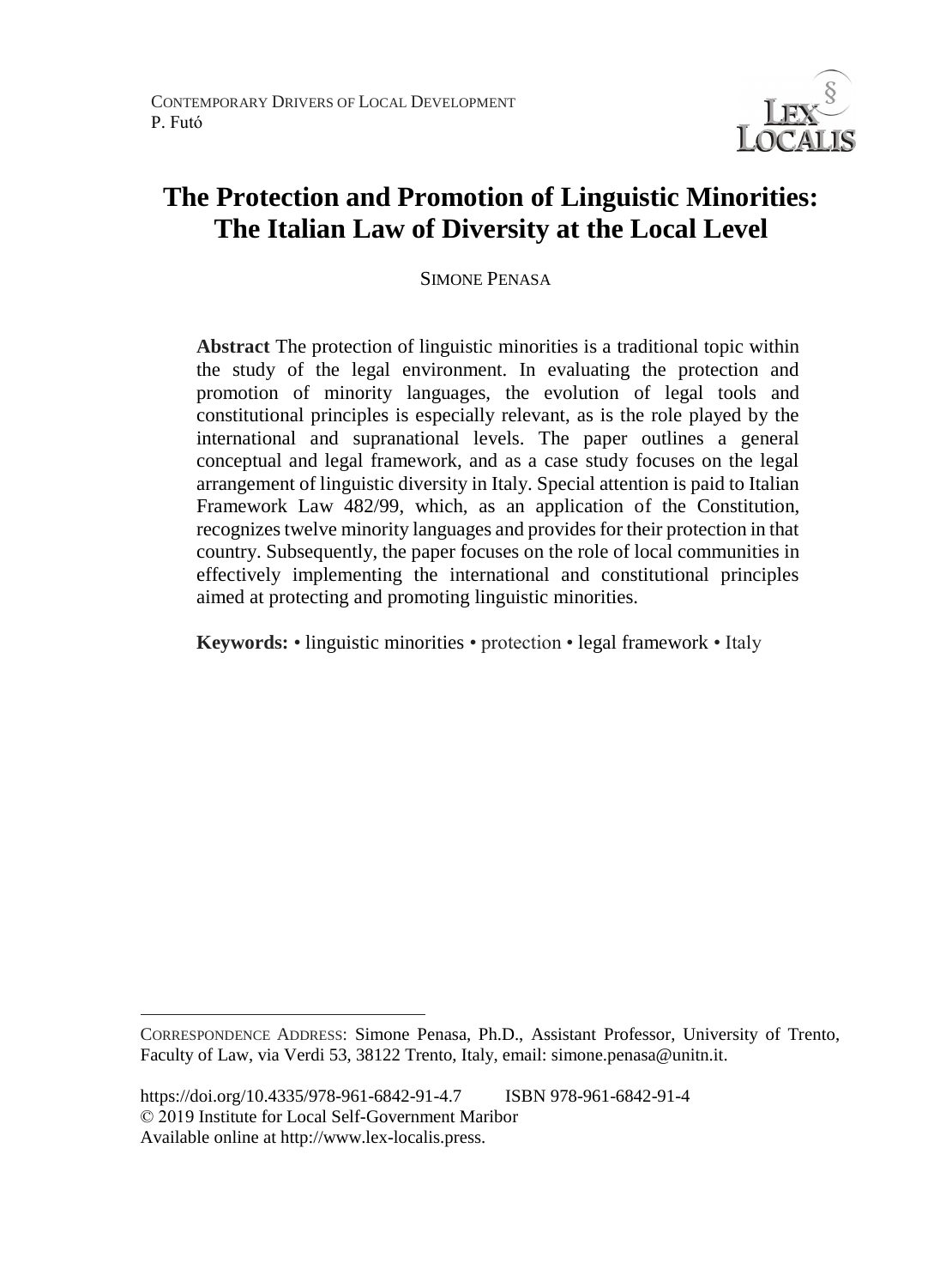### **1 Conceptual framework and theories**

According to Eurobarometer<sup>1</sup> (2012), within the European Union linguistic pluralism is a widespread phenomenon. In the EU there are twenty-three officially recognized languages, more than sixty indigenous regional and minority languages, and many nonindigenous languages spoken by migrant communities. Thus, Europe expresses and is qualified by its own diversity in cultural and linguistic terms. It is useful to systematize and briefly analyse the current legal standard of linguistic protection and promotion at the European and international level.

Linguistic diversity conveys cultural, social and even religious plurality. It can be managed at the national level according to four main approaches of constitutional protection, which are inevitably dynamic and partially overlapping (Toniatti 1995, 206):

- 1. Repressive nationalist state: "The uniform national identity of the population is ideologically over-inflated (sometimes by the proclamation of a state religion) in terms of its exclusiveness and superiority," by eventually legitimating policies which officially deny the mere existence of minorities.
- 2. Agnostic liberal national state: this approach envisages "the coincidence between the nationality (i.e. individuals belonging to the nation) and the citizenship of the population"; accordingly, it is indifferent to the existence and maintenance of cultural and religious identities of minorities, but it provides at the same time substantive rules and judicial instruments for the protection of the fundamental freedoms of individuals. The systems in France and the US, which grant formal equality to all their citizens irrespective of ethnic, religious and linguistic characteristics, are examples of this approach.
- 3. National state of multinational and promotional inspiration: this is characterized by "the predominance of a national group (the majority) and the presence of one or several minority groups, the recognition, protection and promotion of which are an integral component (…) of the constitutional order and its fundamental values"; this approach tends to provide institutional and legal ad hoc solutions in territorial areas where minorities are historically settled (examples include Italy and Spain).
- 4. Paritarian multinational state: "[D]espite the numerical difference between the distinct national communities, the constitutional order is framed  $(\ldots)$  in order to incorporate and reflect the multinationality of its permanent social pattern on a paritarian basis"; this approach is reflected both in the territorial organization of the institutional system and in substantive legislation (examples include Bosnia-Herzegovina, Belgium, and Switzerland).

As for the legal definition of linguistic minorities, there is no common, shared and universal agreement. According to the European Court of Human Rights, "such a definition would be very difficult to formulate," and the notion is not defined in any international treaty (Council of Europe 2004, 31). At the international level, the definition provided by Franceso Capotorti is generally accepted as common conceptual ground,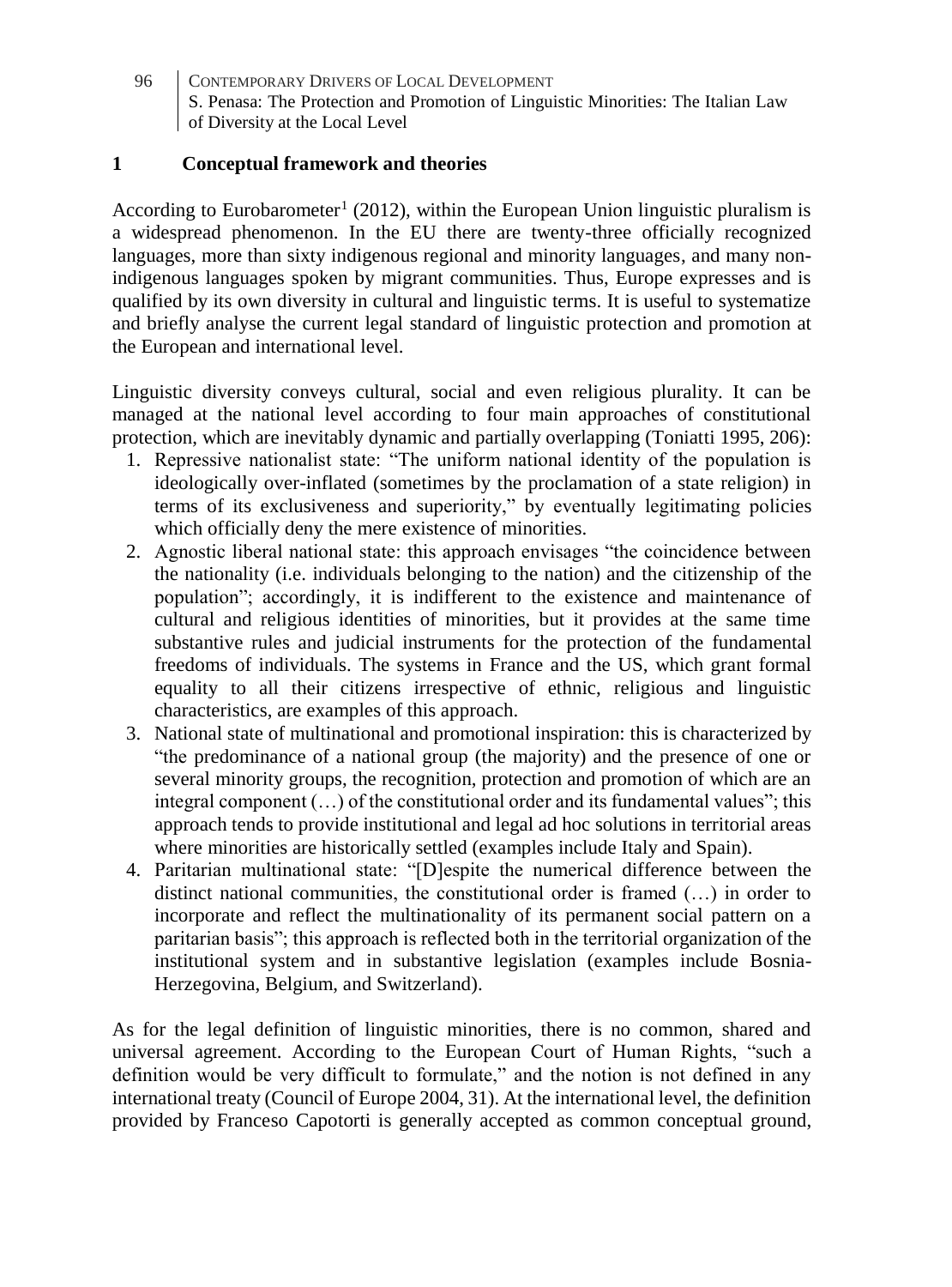even if it lacks a binding nature: "A group numerically inferior to the rest of the population of a State, in a non-dominant position, whose members – being nationals of the State – possess ethnic, religious or linguistic characteristics differing from those of the rest of the population and show, if only implicitly, a sense of solidarity, directed towards preserving their culture, religion or language" (Capotorti 1977, 96).

It is thus possible to distinguish a set of indicators which can help to legally identify a minority, and which States are generally free to adopt. Minorities can be distinguished according to sets of criteria, such as:

- Objective criteria: e.g. distinguishing features, numbers, non-dominance; citizenship/durable ties with territory;
- Subjective criteria: e.g. awareness, acknowledgement and social relevance, will to preserve their characteristics and separate identity.

It must be highlighted that "[w]hat matters, in legal terms, is the legal recognition of a minority position and its subsequent legal treatment," and that "[s]uch recognition ultimately depends, among others, on a political choice" (Deerso and Palermo 2013, 190).

In order to accommodate linguistic plurality within a constitutional state, a new theory has been proposed among scholars: the idea of diversity legislation, also called the "*Law of Diversity".* According to this approach, "[t]he Law of Diversity indicates the complex bunch of legal instruments that can be adopted at all possible levels in order to deal with the requests for accommodation of potentially endless claims for diversity" (Palermo 2007, 70). The Law of Diversity metabolizes the large variety of instruments of protection, different legal sources and interrelated institutional levels as well as the great number of different actors which characterize the law of diversity, by awarding value to:

- Asymmetry regarding its application as well as single legal and institutional instruments;
- Pluralism of legal sources and of subjects involved (not only States but also the same minoritarian communities);
- Negotiation of its content in a quasi-contractual framework (Palermo and Woelk 2005).

Therefore, it is "inevitably subject to constant revision, in terms of (...) proportionality, efficiency and sustainability, and directly linked to the changes of the [*sic*] societal reality" (Palermo and Woelk 2005, 9).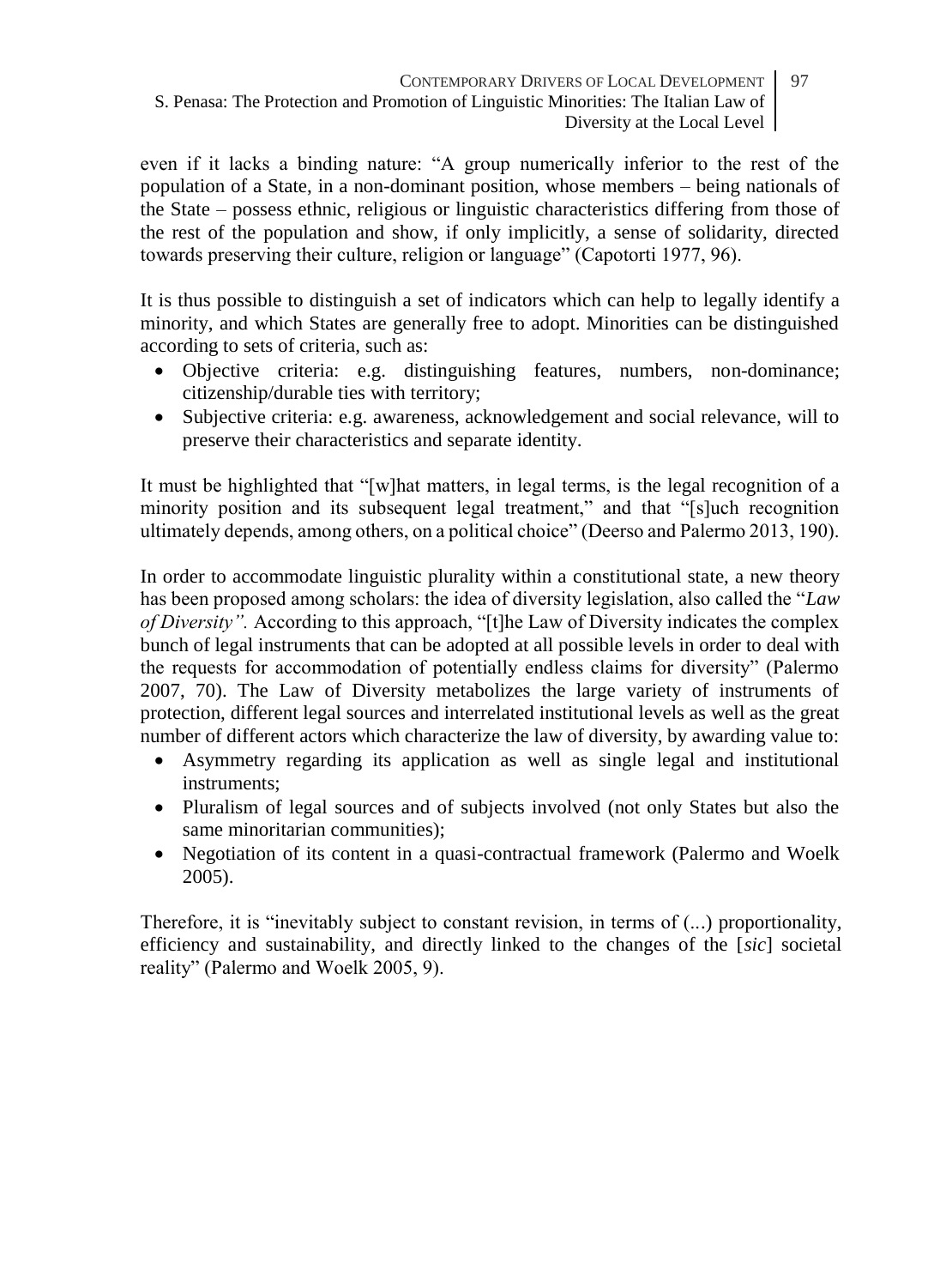## **2 International declarations, legislations and treaties**

Given the characteristics of the Law of Diversity – multilevel approach, plurality of legal sources – the description of the state of the art in this context will be focused essentially on the international level, where it is possible to detect legal standards capable of orienting States in adopting ad hoc measures for the protection and promotion of minorities.

In the European framework, the role of the Council of Europe<sup>2</sup> is especially relevant, while the European Union suffers from of a lack of specific competence in the field. In very general terms, in the EU the legal instruments on minorities become relevant:

- By formally recognizing the protection of minorities within the binding criteria (the Copenhagen Criteria) which candidate States for EU accession must comply with by reforming their constitutional and legal frameworks;
- By applying the principle of non-discrimination for the purposes of minority protection (see for instance the implementation of the "Race Directive"<sup>3</sup> by the European Court of Justice<sup>4</sup> (OSI 2012);
- By acknowledging cultural diversity as one of the essential values on which the Union is built.

At the global level, the United Nations provides standards which may also be applicable in the context of minority protection. According to the International Covenant on Civil and Political Rights (ICCPR), "In those States in which ethnic, religious or linguistic minorities exist, persons belonging to such minorities shall not be denied the right, in community with the other members of their group, to enjoy their own culture, to profess and practise their own religion, or to use their own language".<sup>5</sup>

As is broadly known, this instrument, although legally binding, is not guaranteed by specific judicial remedies such as those that occur in the context of the European Convention on Human Rights, thus its effective fulfillment by Member States is guaranteed<sup>6</sup> by the UN Human Rights Committee, a body of independent experts that monitors implementation of the Covenant by States through a mechanism based on cycles of monitoring activities and recommendations sent to States. In General Comment no. 23, the Committee<sup>7</sup> states that "this article establishes and recognizes a right which is conferred on individuals belonging to minority groups and which is distinct from, and additional to, all the other rights which, as individuals in common with everyone else, they are already entitled to enjoy under the Covenant" (OHCHR 1994, Point 1) and that "States parties, therefore, have an obligation to ensure that the exercise of these rights is fully protected and they should indicate in their reports the measures they have adopted to this end" (OHCHR 1994, Point 9).

The UN Declaration on Rights of Persons belonging to National, Ethnic, Religious and Linguistic Minorities (1992) is a non-binding instrument. It declares that "States shall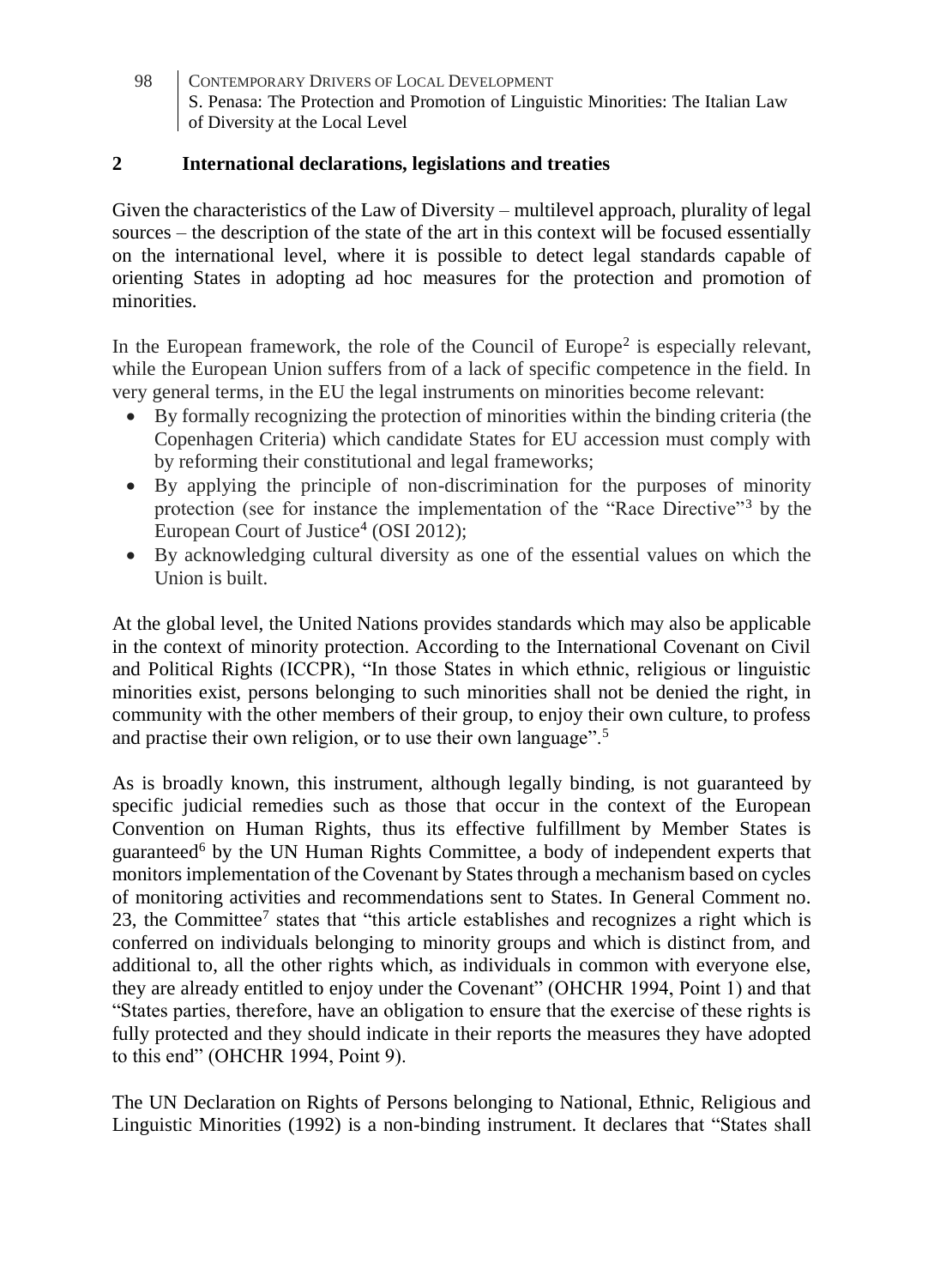protect the existence and the national or ethnic, cultural, religious and linguistic identity of minorities within their respective territories and shall encourage conditions for the promotion of that identity. States shall adopt appropriate legislative and other measures to achieve those ends" (ECRML 1992, Article 1).

At the European level, as anticipated, the Council of Europe framework is the most remarkable in the field. Although the European Convention of Human Rights (ECHR) does not contain any expressly "minority-oriented" provisions, many articles have been activated before the European Court of Human Rights (ECtHR) in relation to individuals belonging to a linguistic or religious minority:

- Article 8: Right to respect for private and family life;
- Article 9: Freedom of thought, conscience and religion;
- Article 10: Freedom of expression;
- Article 11: Freedom of association; and
- Article 3 of Protocol no. 1: Right to free elections.

On these legal grounds, the ECtHR has become one of the driving actors in enhancing the protection of minorities in Europe. In its case-law,<sup>8</sup> the Court stated that "the existence of minorities and different cultures in a country was a historical fact that a 'democratic society' had to tolerate and even protect and support according to the principles of international law" (Council of Europe 1998, 20) and that "democracy does not simply mean that the views of the majority must always prevail: a balance must be achieved which ensures the fair and proper treatment of minorities and avoids any abuse of a dominant position" (European Court of Human Rights 1981).

As assessed by the European Commission for Democracy through Law (Venice Commission 2007), the role of the ECHR is limited to protection against excessive state interference in the classical human rights of individuals belonging to a minority, while it has produced very limited results under the prohibition of discrimination as concerns the obligation of States to implement special measures on behalf of minorities to compensate for their vulnerable and disadvantaged position (Venice Commission 2007).

As to the "minority-specific" legal tools in the Council of Europe framework, two international treaties play a crucial role in setting common standards for States: The European Charter for Regional and Minority Languages (ECRML 1992) and the Framework Convention on National Minorities (FNCM 1995, entered into force on 1 February 1998).

The ECRML is a standard-setting instrument in terms of managing linguistic and cultural diversity more specifically than a traditional minority-rights treaty. It does not provide a catalogue of rights for individuals belonging to a linguistic minority, as the target of guarantees are languages traditionally spoken within the territory of Europe. Leaving to the States Parties a wide margin of appreciation, the Charter in its Preamble proclaims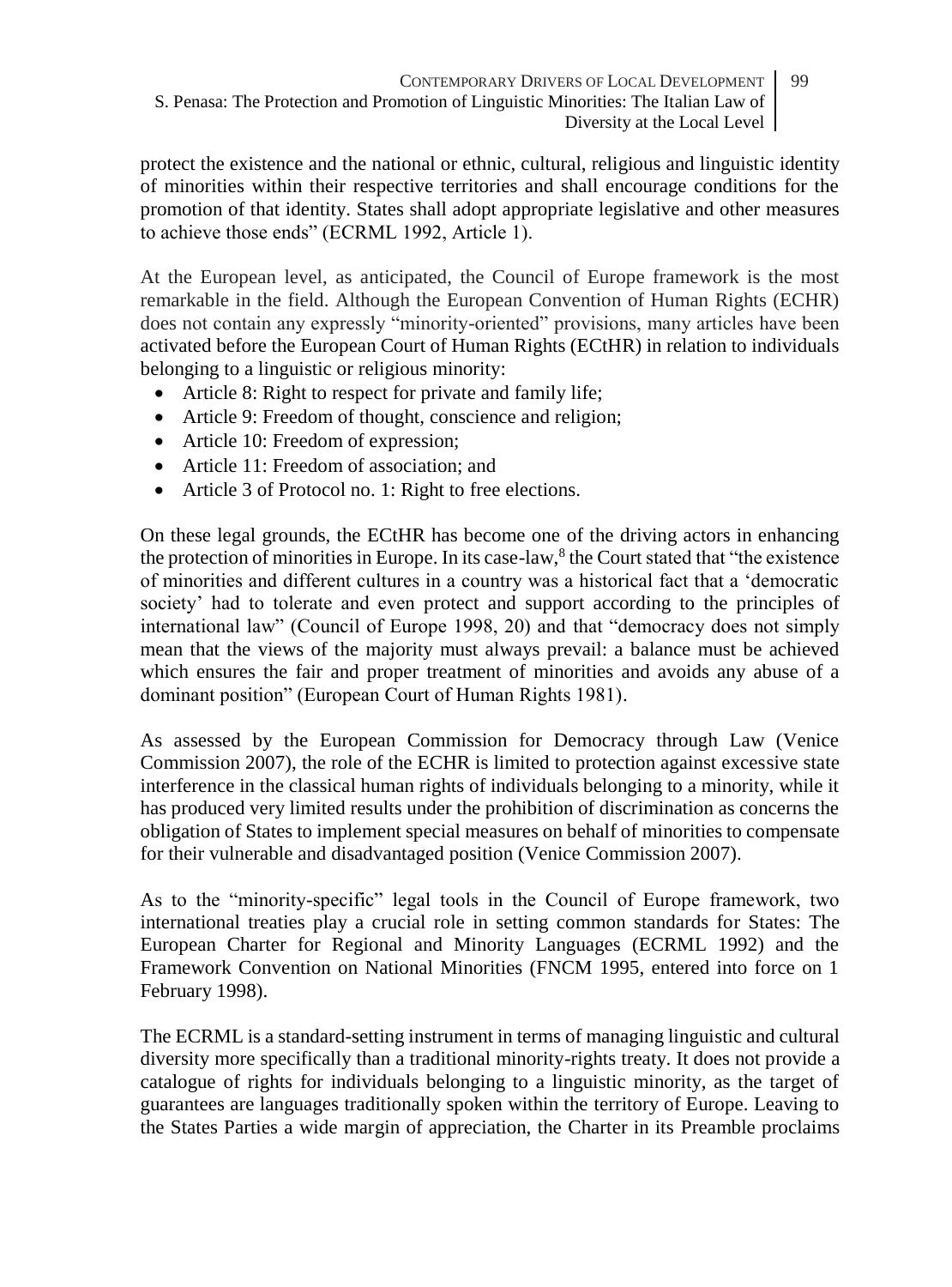that "the protection and promotion of regional or minority languages in the different countries and regions of Europe represent an important contribution to the building of a Europe based on the principles of democracy and cultural diversity within the framework of national sovereignty and territorial integrity" (ECRML 1992, Preamble). Interestingly enough, the Charter, differently from the Framework Convention in which a definition of national minority is not provided (see below), defines "regional or minority languages," which are languages that are traditionally used within the given territory of a State by nationals of that State who form a group numerically smaller than the rest of the State's population; and that are different from the official language(s) of the State (Article 1). Thus, the languages of migrants are expressly excluded from the scope of application of guarantees provided by the Charter.

Another distinctive feature of the Charter is its "à la carte" nature: States Parties are free to select, within all activities indicated in the Charter's text in different contexts of private and public life (Education; Judicial authorities; Administrative authorities and public services; Media; Cultural activities and facilities; Economic and social life; Transfrontier exchanges), a minimum number of measures in order to fulfil the treaty's obligations (Article 2). This feature inevitably broadens the discretionary power of States in implementing the Charter's provisions.

The monitoring mechanism of the Charter is performed by a Committee of Experts, which periodically assesses the level of implementation of duties guaranteed by States Parties: this system does not provide for a judicial body legitimated to declare violations of the treaty (see the ECHR system), but guarantees on the one hand flexible accommodation to the concrete circumstances and specific characteristics of languages, although on the other hand faces the risk of excessively "diluting" States' obligations, considering the vagueness and generality of principles and purposes declared in the Charter's text.

The Framework Convention on National Minorities (FNCM 1995) provides, differently from the Charter, a developed catalogue of rights for individuals belonging to a minority. Within the Convention it is possible to distinguish three different and complementing levels of protection:

- The freedom to be (not be) part of a minority ("every person belonging to a national minority shall have the right freely to choose to be treated or not to be treated as such and no disadvantage shall result from this choice or from the exercise of the rights which are connected to that choice" (Article 3);
- The right not to be discriminated against ("any discrimination based on belonging to a national minority shall be prohibited" (Article 4);
- And a set of linguistic rights, such as the right of every person who belongs to a national minority to freedom of peaceful assembly, freedom of association, freedom of expression, and freedom of thought, conscience and religion (Article 7), the right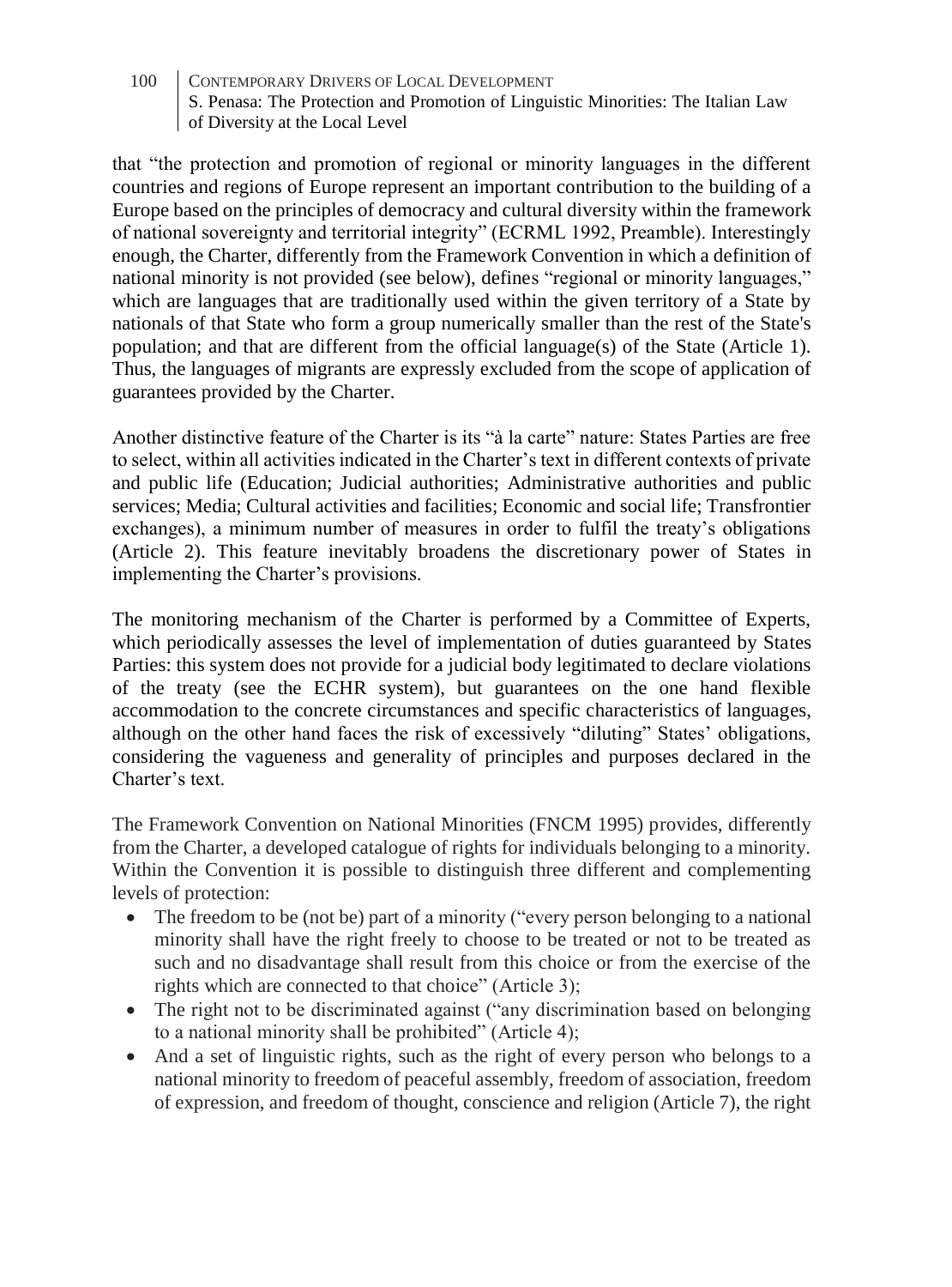to use freely his or her minority language in private and in public (Article 10) and the right to learn his or her minority language (Article 14).

An ad hoc Advisory Committee of experts assists the Council of Europe Committee of Ministers in evaluating the adequacy of the measures taken by States to give effect to the principles set out in the Convention (Article 26). States Parties are obliged to periodically transmit full information about legislative and other measures taken (Article 25), and the Committee of Ministers sends accordingly a set of recommendations to each State Party to overcome eventual omissions or failures in compliance with the treaty's obligations. The latter have political relevance only through constant dialogue between European and national authorities. This soft law is becoming increasingly effective in driving developments that occur in the context of minority protection and promotion at the national level.

Therefore, diversity legislation is characterized by different but interconnected normative systems which combine the global (UN system), regional (European) and national level, wherein the latter can be further complemented by various measures of minority governance at regional and local levels (Regions, Provinces, Municipalities).

# **3 A comparative case study**

The goal of the case study is to clarify the essence and function of the main features of diversity legislation (also called the Law of Diversity) and to understand how it may effectively work within a national legal system. Moreover, an analysis of whether and how international standards can be implemented by States is also provided. The case study focuses on the Italian legal system of protection and promotion for linguistic minorities. Even if this evidently represents a single legal order, the case is relevant due to the characteristics of Italy's form of state, in general terms, and  $-$  more specifically  $$ due to the specific aims of minority protection and the structure of its legal mechanisms and tools of implementation.

On the one hand, Italy is classified as a regional State wherein sub-national governmental entities (Regions, Provinces, Municipalities) are entitled to a significant number of functions and powers, both of legislative and administrative nature, which also become relevant in the "minority protection" context. In general terms, Regions share competences with central government in key areas concerning the protection and promotion of linguistic minorities, such as education and culture.

The distribution of competences among different frames of government is essential in diversity legislation, as by exercising normative autonomy Regions where linguistic minority groups are settled can choose to implement specific promotional measures which are specifically targeted to the concrete characteristics (numerical, cultural, linguistic, economic) of the involved minorities which apply exclusively within the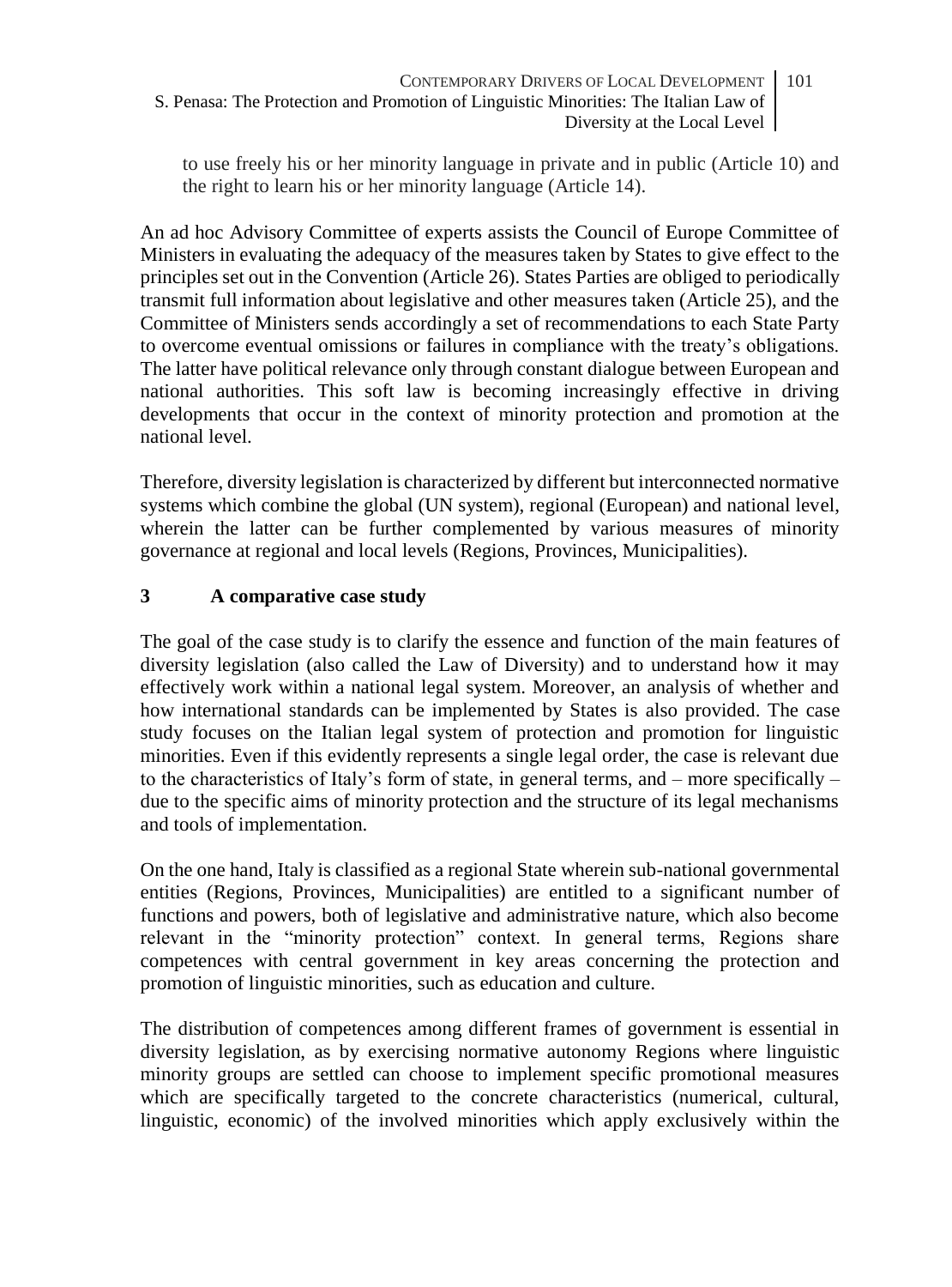territory of the concrete Region or even within a circumscribed area within the Region. A limited number of Regions are entitled at the constitutional level to a special legal regime (Regions with a Special Autonomous Statute), thus exercising a higher level of legislative function than ones attributed to "ordinary" Regions.

This differentiated status derives and was originally justified mainly by recalling the historical presence in the respective regional territories of relevant linguistic minorities, the protection of which had legitimated their special institutional and legal status (Frenchspeaking minority in Aosta Valley, a German-speaking one in Trentino-Alto Adige/South Tyrol and a Slovenian-speaking one in Friuli Venezia Giulia).

Different linguistic minorities settled in different Regions can thus legitimately receive different legal protection according to the more effective, suitable and adequate design of promotional measures. This can involve the use of minority languages in public administration, in school, and also the implementation of special guarantees for the political representation of linguistic minorities and economic support for their activities. Thus, the regional and decentralized nature of the Italian form of government reveals itself as functional in strengthening the asymmetry and differentiation of measures aimed at protecting and promoting linguistic minorities, which are two of the main features of the Law of Diversity.

On the other hand, Italy represents a paradigmatic example of a national State of multinational and promotional inspiration<sup>9</sup> wherein the recognition, protection and promotion of minorities are an integral component of the constitutional order. Article 6 of the Italian Constitution states that safeguarding linguistic minorities is a binding constitutional obligation of the Italian Republic. By taking advantage of the regional and decentralized nature of the State, protection is applied through an asymmetrical and differentiated approach which is consistent with the equality principle (Article 3 of the Italian Constitution). According to the area of settlement, "historical" (with a traditional presence in the territory) linguistic groups are subject to different protection and promotional measures, although within a common general framework of principles defined by law.

Only minorities which are explicitly recognized by the State can benefit from protection under Article 6 of the Constitution (Art. 2, Law no. 482). This means that the State must formally recognize a linguistic group as a minority within a given region and accordingly implement specific legislative measures to protect that minority (Art. 2). The Law itself recalls those languages and cultures which are formally recognized by the State – Albanian, Catalan, German, Greek, Slovenian and Croatian populations –, and individuals who speak French, Friulian, Ladin, Provencal-Occitan and Sardinian.

The concrete implementation of promotional measures provided by Law no. 482 is attributed to local authorities, thus each minority is entitled to a different level of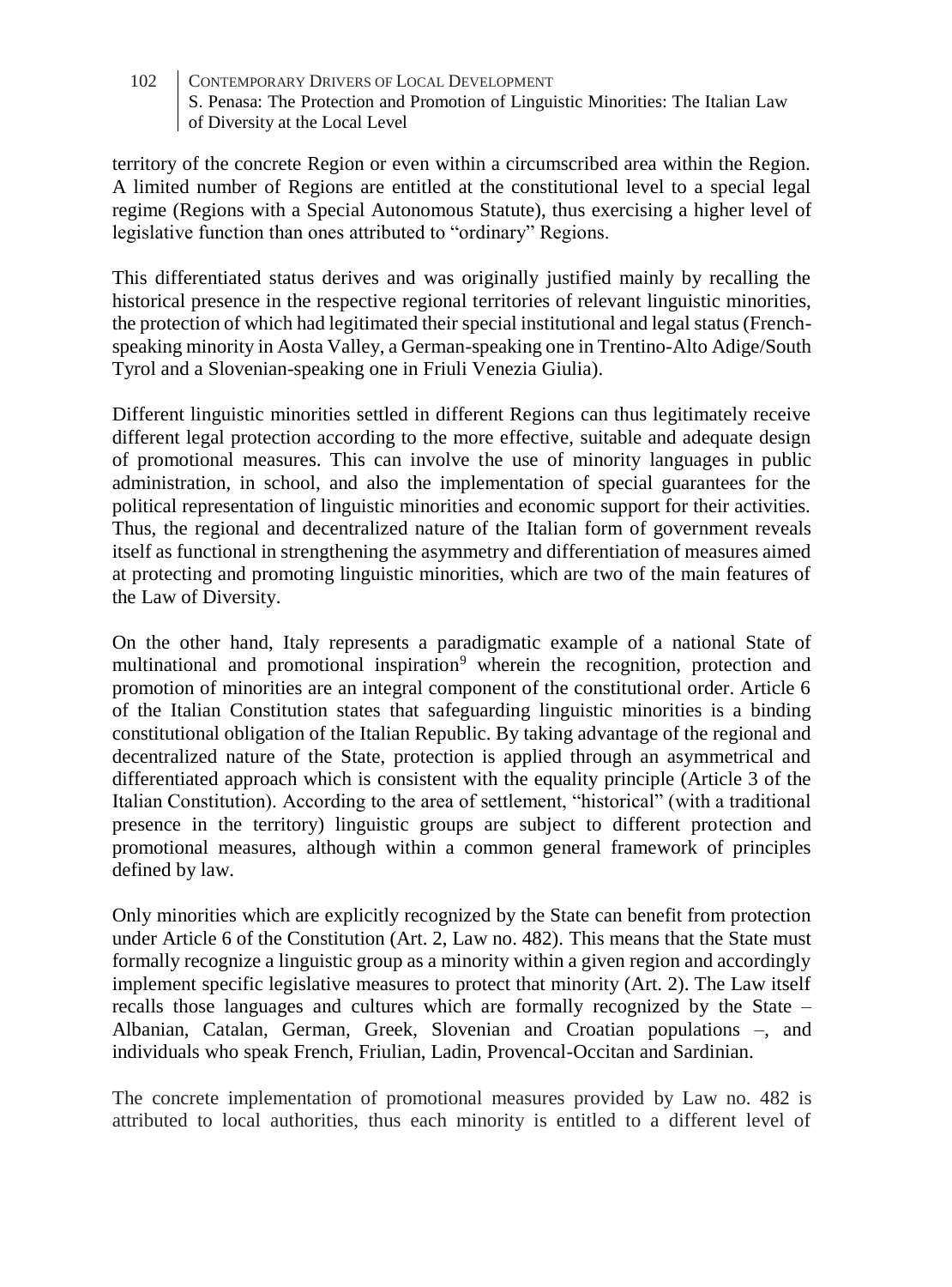protection, and to differentiated measures aimed at promoting its language and culture. This system, based on asymmetry and differentiation, has led to the categorization of Italian linguistic minorities into three general types.

- The first is "recognized, super-protected" minorities, which includes groups that are settled in regions with special autonomous powers, such as Aosta Valley (Frenchspeaking), Trentino-Alto Adige/South Tyrol (mainly German-speaking, but also Ladins<sup>10</sup> and, in Trentino, also Cimbrians<sup>11</sup> and Mocheni<sup>12</sup>), and Friuli Venezia Giulia (Slovene minority). These groups enjoy a high degree of protection, with the highest level accorded to the German-speaking group in South Tyrol.
- The second category is "recognized minorities with possible protection": these are groups that, while recognized under Law 482/1999, might be but are not necessarily protected. This is linked to legislation stipulating that different levels of protection depend on the implementation of legislative measures at the local level.
- The third category is "non-recognized minorities," which are not recognized by the state as linguistic minorities; notably Roma and migrants. These last groups are only guaranteed protection against discrimination but do not enjoy special protection under Law no 482.

The Italian system of protection for linguistic minorities is also relevant because the implementation of the principle of territoriality, according to which special protection applies exclusively in fixed geographical areas where a minority group has historically settled (i.e., in specific territories within the same Region, such as occurs with Slovenians in Friuli Venezia Giulia), produces different levels of protection for the same minority groups when the latter settle in different areas of the State.

The analysis of differentiation within the same linguistic minority may become very relevant in understanding how exactly the Law of Diversity works, and whether – and under which conditions  $-$  it is consistent with the principle of equality and nondiscrimination on the grounds of language or culture.

This arrangement can be demonstrated by the case of the Ladin language. Ladin-speaking people are distributed across three different Provinces (South Tyrol, Trentino, and Belluno), which belong to two different Regions (respectively, Trentino-Alto Adige/South Tyrol, and Veneto). Depending on the location, three different legal regimes thus apply to Ladins:

- They are a "super-protected" minority in South Tyrol:
- An "almost" super-protected minority in Trentino;
- And simply a "recognized minority with possible protection" in Veneto.

This is not merely a formal classification but influences the concrete measures that are implemented.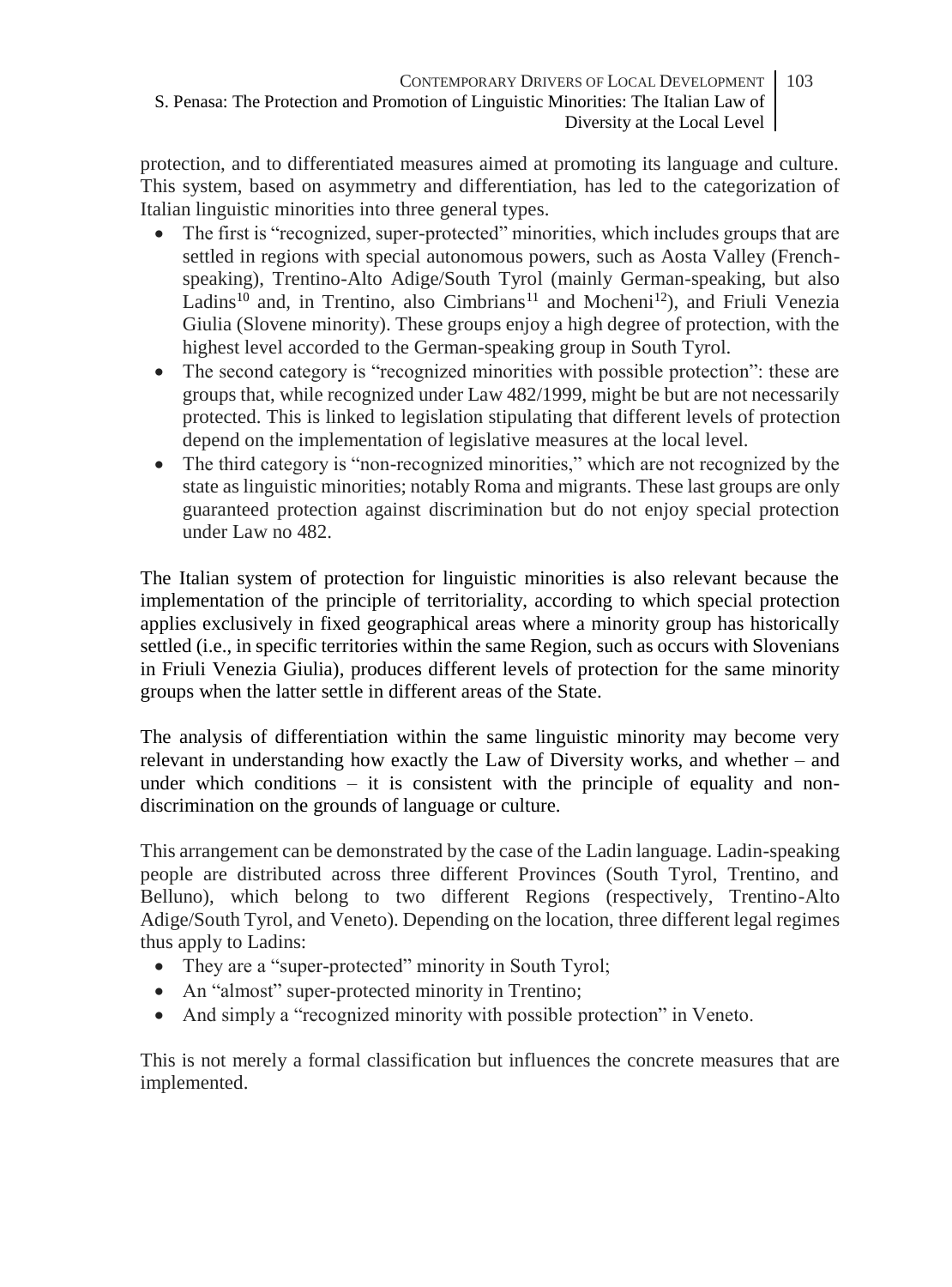As an example, if we consider the political representation of the former in the representative local bodies (Provincial or Regional Councils), the following arrangements are in place.

- Ladins are entitled only in South Tyrol to a guaranteed seat on the South Tyrol Council of Province, thus at least one minority representative will be a member of the Council.
- In Trentino the electoral law also provides for promotional measures but does not guarantee a reserved seat in the Council of Province: instead of the establishment of a reserved seat, representation is favoured by reserving one seat within the Council for the territory of those municipalities where Ladins are historically settled (Article 48, Statute).
- Differently, the Regional Statute of Veneto does not provide any special guarantee in terms of political representation for the Ladins which live in the Province of Belluno, which belongs to Veneto.

The same phenomenon occurs in the field of education and the right to learn a minority language in schools.

In Trentino-Alto Adige/South Tyrol, the protection and promotion of minority languages through education is guaranteed at the Autonomous Statute level, thus gaining constitutional relevance. Notwithstanding this, protection in the educational context encounters differentiated implementation according to the specific minority (German speakers, Ladins, Cimbrians and Mocheni) and territory (Province of South Tyrol, Province of Trentino, specific areas of the two Provinces, according to the territoriality principle). With specific regard to Ladins, in the field of education this group also receive differentiated legal status. In South Tyrol, the Ladin language is used in nursery schools and is taught in primary schools only within Ladins' traditional areas of settlement, which historically coincide with the Badia and Gardena Valleys (Article 19 Autonomous Regional Statute). Within the same areas, the teaching of the Ladin language is guaranteed in schools of all levels. Interestingly enough, the teaching of the Ladin language must be provided both in Italian and German according to a principle of equivalence in terms of teaching hours and final outcomes. Moreover, Ladin schools are separated, including in organizational terms, from Italian and German schools, and are autonomously managed by the Ladin linguistic group.

The arrangement is different in term of the Ladins who inhabit the Province of Trento. While in South Tyrol a model of "equal school" ("*paritaria*") is enforced, whereby teaching is equally shared between languages (Italian and German), neither of which is the students' mother tongue (Ladin), in Trentino a different educational system is implemented. This can be classified as being among the majority schools which provide promotional and asymmetrical mechanisms for teaching the minority language. This approach is designed to meet the educational needs of small numbers of students living in the limited areas of a territory, such as is the case of the Ladin minority in Trentino.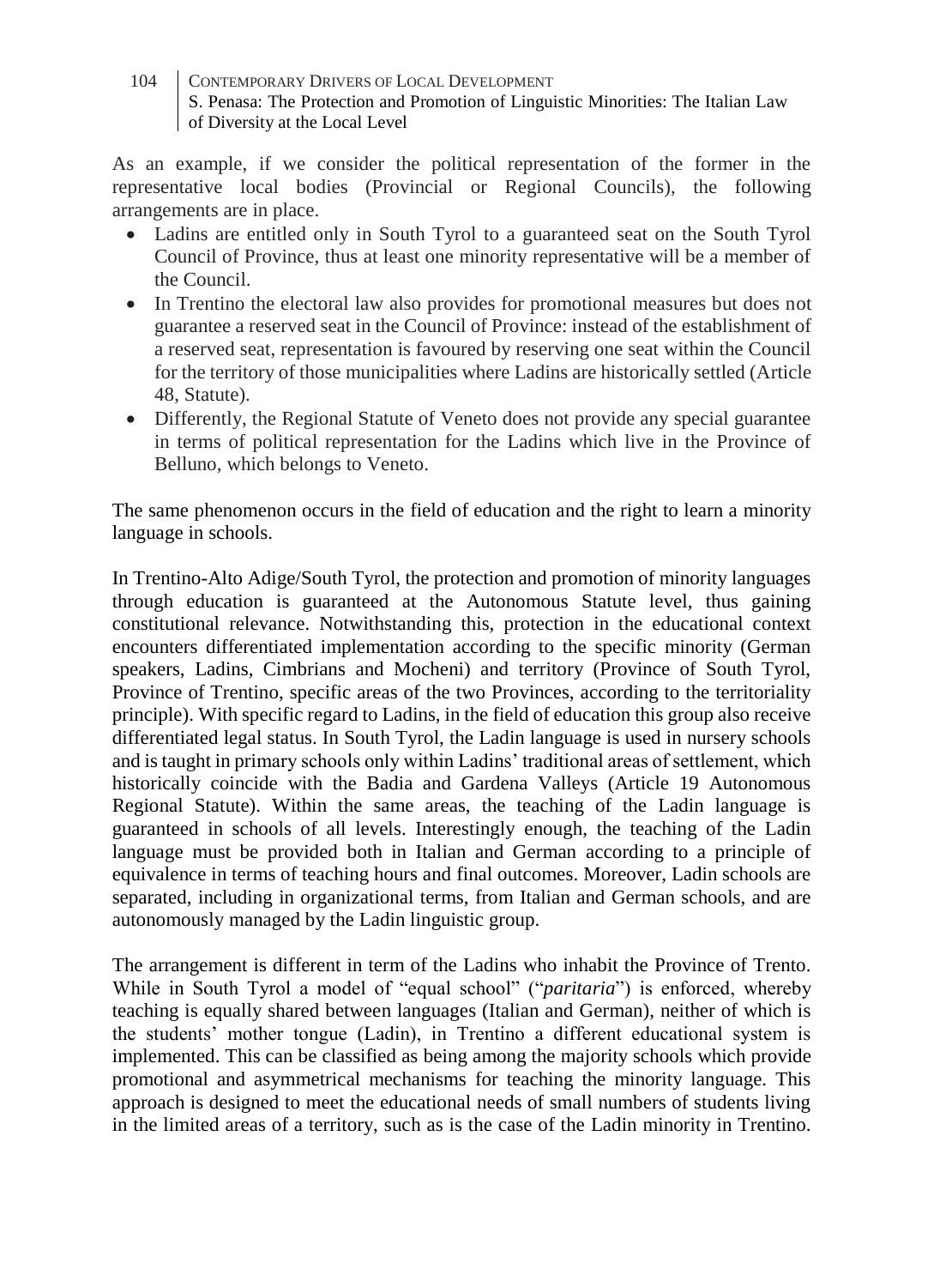The teaching of minority language and culture is guaranteed only in their traditional settlement areas (Article 102, Autonomous Statute). Statutory Law at the Provincial level guarantees the vehicular use of the Ladin language at schools and provides, with specific reference to Ladin schools, special mechanisms of organizational and administrative autonomy (Fassa Valley Ladin School; Law no. 5/2006).

Within Trentino Province, a further level of asymmetry and differentiation in the educational context can be detected due to the differentiation between Ladins, on the one hand, and Cimbrians and Mocheni, on the other. Even if the three linguistic groups receive the same protection at the Regional Autonomous Statute level (Article 102), Provincial Law no. 5/2006, in the light of implementing the general principle of favoring the teaching of minority languages and cultures, provides that within the schools located within municipalities where the latter minorities are settled (Cimbrians and Mocheni) the teaching of minority languages – together with German – shall be guaranteed, according to the concrete availability of competent teachers (Art. 95, Law no. 5/2006). Thus, the effective implementation of the promotional measure is predicated on the availability of human resources capable of teaching the minority language: this condition is not present within the regulation of Ladin schools, thus introducing a further element of differentiation, which can be justified in the light of the small numbers of scholars and teachers.

Analysis of the Provincial system of educational promotion for linguistic minorities in Trentino is also useful for understanding the relationship between the international standards set forth by the international treaties referred to in this paper.<sup>13</sup> and concrete measures implemented at the national level. If we consider the Framework Convention Article 14 states that "The Parties undertake to recognise that every person belonging to a national minority has the right to learn his or her minority language" (FNCM 1995).

However, the concrete implementation of the acknowledged right to learn is conditioned on a set of conditions and requirements which are strictly linked to the specific circumstances and characteristics of each minority in a given territory: the right may be guaranteed "in *areas inhabited* by persons belonging to national minorities" (territoriality principle); "traditionally or *in substantial numbers*" (quantitative criteria); "if there is *sufficient demand*" (subjective criterion); "*as far as possible* and within the framework of their education system" (contextual/organizational criteria); or based on "*adequate opportunities* for being taught the minority language". If we consider all the conditionality clauses contained in Article 14, the acknowledgement that States Parties have a broad margin of appreciation in effectively implementing international standards is clear (Toniatti 1995).

This is also plainly affirmed in the Explanatory Report to the FCNM, where it is stated that "[i]n recognition of the possible financial, administrative and technical difficulties associated with instruction of or in minority languages, this provision has been worded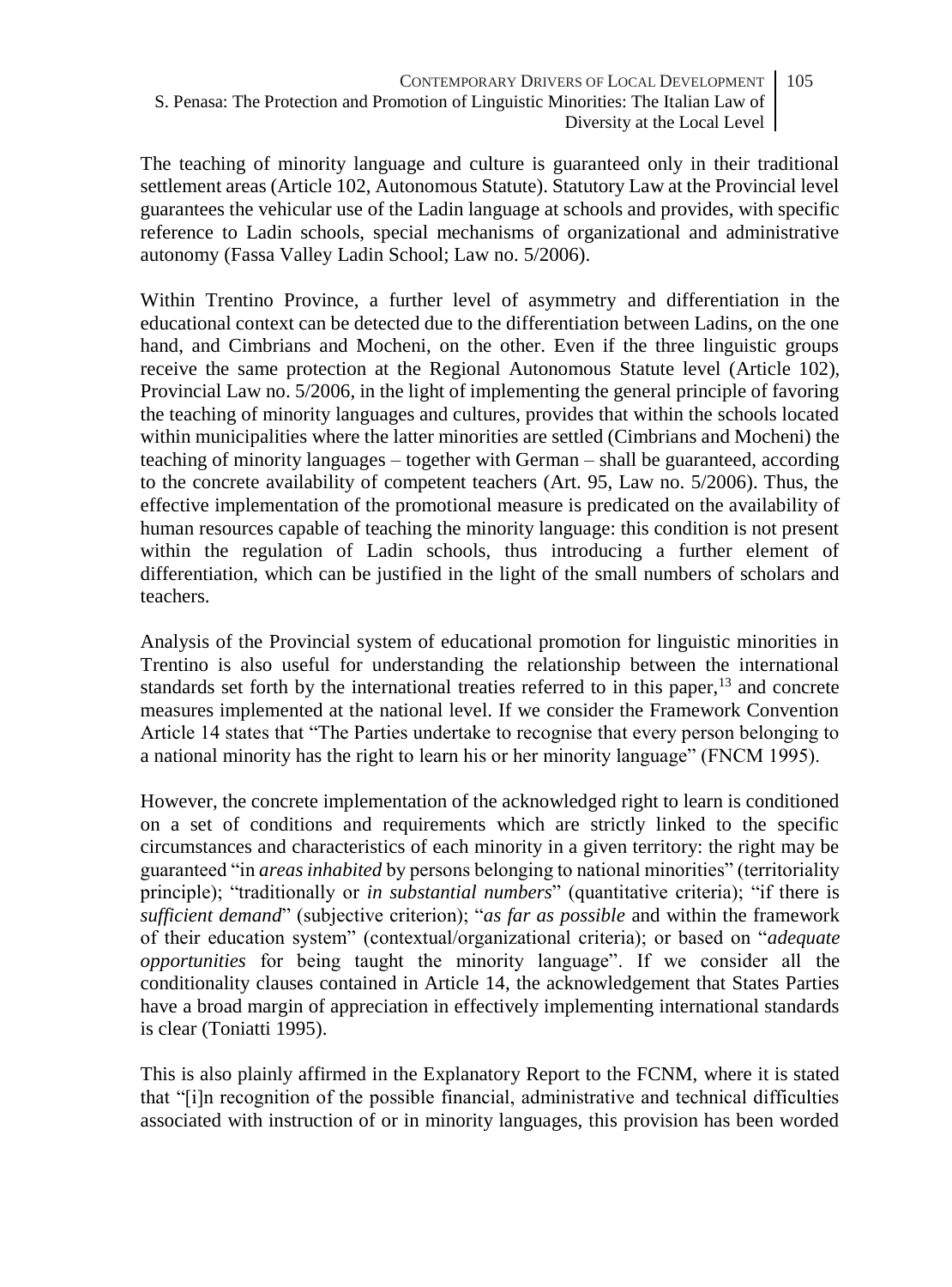very flexibly, leaving Parties a wide measure of discretion". Thus, "[t]he obligation to endeavour to ensure instruction of or in minority languages is subject to several conditions; in particular, there must be 'sufficient demand' from persons belonging to the relevant national minorities" (FNCM 1995, 21, Article 14, Paragraph 2). The wording "as far as possible" indicates that such instruction is dependent on the available resources of the Party concerned.

Comparative analysis has highlighted a further characteristic of the Law of Diversity: it is not only asymmetrical in its content and plural in its regulatory and political tools, but also negotiated. The institutional and regulatory environment shall provide adequate procedural and substantive tools capable of favouring the active and direct participation of minority groups in law-making, law-enforcement and monitoring. The case study also reveals one of the most challenging deficiencies which can arise in the protection of linguistic minorities, and which the Law of Diversity approach tries to avoid: the lack of effectiveness of policies and regulations due to a number of factors intrinsically linked to the characteristics of the particular national and regional context. The disconnection between intended goals and concrete means and achievements is due to the difficulty of tailoring both institutional and functional assets to the concrete size and resources of minority groups living in the particular area. It is thus crucial to provide for mechanisms to monitor and assess the impact of promotional policies in order to regularly bring them into line with the principles of adequateness and empowerment of communities.

In conclusion, comparison within the Italian legal system of protection for linguistic minorities is able to paradigmatically reveal the pros and cons of a Law of Diversity approach. It also highlights the potential impact that international standards can produce in orienting national policies, although the margin of appreciation acknowledged to States is usually very broad. Finally, it also expresses the different steps that minority protection has historically involved by constructing a climax: guaranteeing the mere physical existence of individuals belonging to linguistic minorities; guaranteeing legal recognition on the part of States; assuring respect of the right not to be discriminated against; and developing ad hoc positive activities that overcome factual and legal gaps.

Once these goals are reached, the Law of Diversity approach aims to achieve two further objectives: the self-empowerment of minorities and increasing the effectiveness of promotional policies.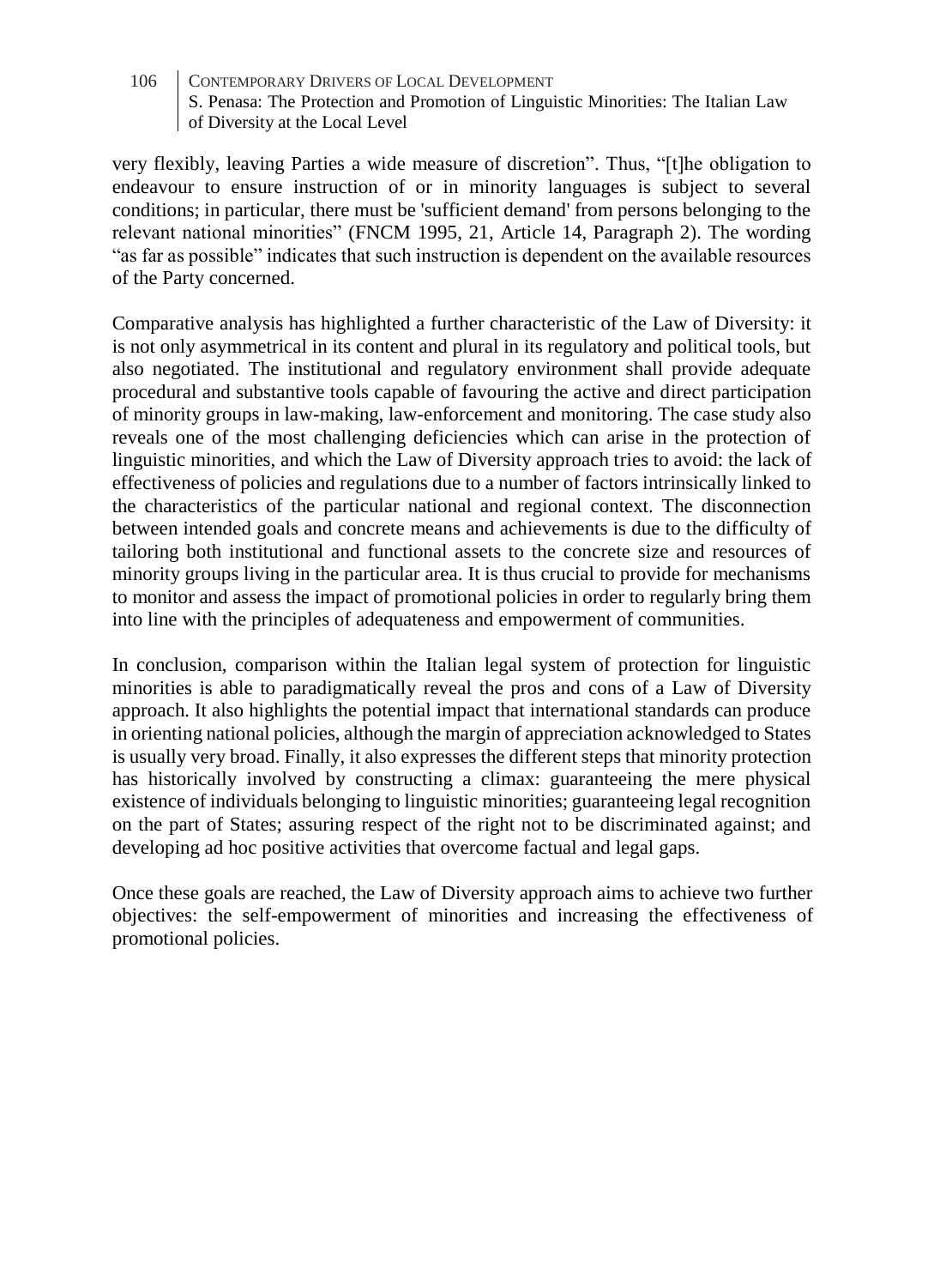### **4 Glossary of terms**

Minority (stimulating definitions):

*"Even though I may not have a definition of what constitutes a minority, I would dare to say that I know a minority when I see one".*<sup>14</sup>

*"Minorities as such do not exist. Rather, there exist large and small, numerous and otherwise, social groups. In abstract, all groups, each endowed with its own identity, equally represent the natural and cultural diversity of the human species"* (Toniatti 1995, 200).

National minority: minority groups within a State, which individuals belonging to national minority are citizens of, having a historical connection with a kin-state.

Linguistic rights: special rights which are acknowledged to individuals belonging to a linguistic minority which aim at guaranteeing and promoting the freedom to know, use and disseminate minority language and culture. These can be comprised of the right to use minority language in private and in public, such as in front of public administration, social and political life and in the media; and the right to learn and to be taught in a minority language at school (see the catalogue of rights provided by the Framework Convention for the Protection of National Minorities).

Framework Convention for the Protection of National Minorities: International treaty within the framework of the Council of Europe which represents one of the most comprehensive treaties designed to protect the rights of persons belonging to national minorities (FNCM 1998).

European Charter for Regional or Minority Languages: International treaty which aims to provide a set of principles and standards for the protection and promotion of languages used by traditional minorities within the Council of Europe (ECRML 1992).

### **Notes:**

 $<sup>1</sup>$  Eurobarometer is a series of public opinion surveys conducted regularly in the Member States of</sup> the European Union on behalf of the European Commission.

<sup>2</sup> The Council of Europe is an international organization of 47 states. Its stated aim is to uphold human rights, democracy and the rule of law in Europe.

<sup>3</sup> The Race Equality Directive (Directive 2000/43/EC) prohibits discrimination on grounds of race and ethnic origin.

<sup>4</sup> The European Court of Justice (ECJ), officially just the Court of Justice, is the supreme court of the European Union in matters of European Union law.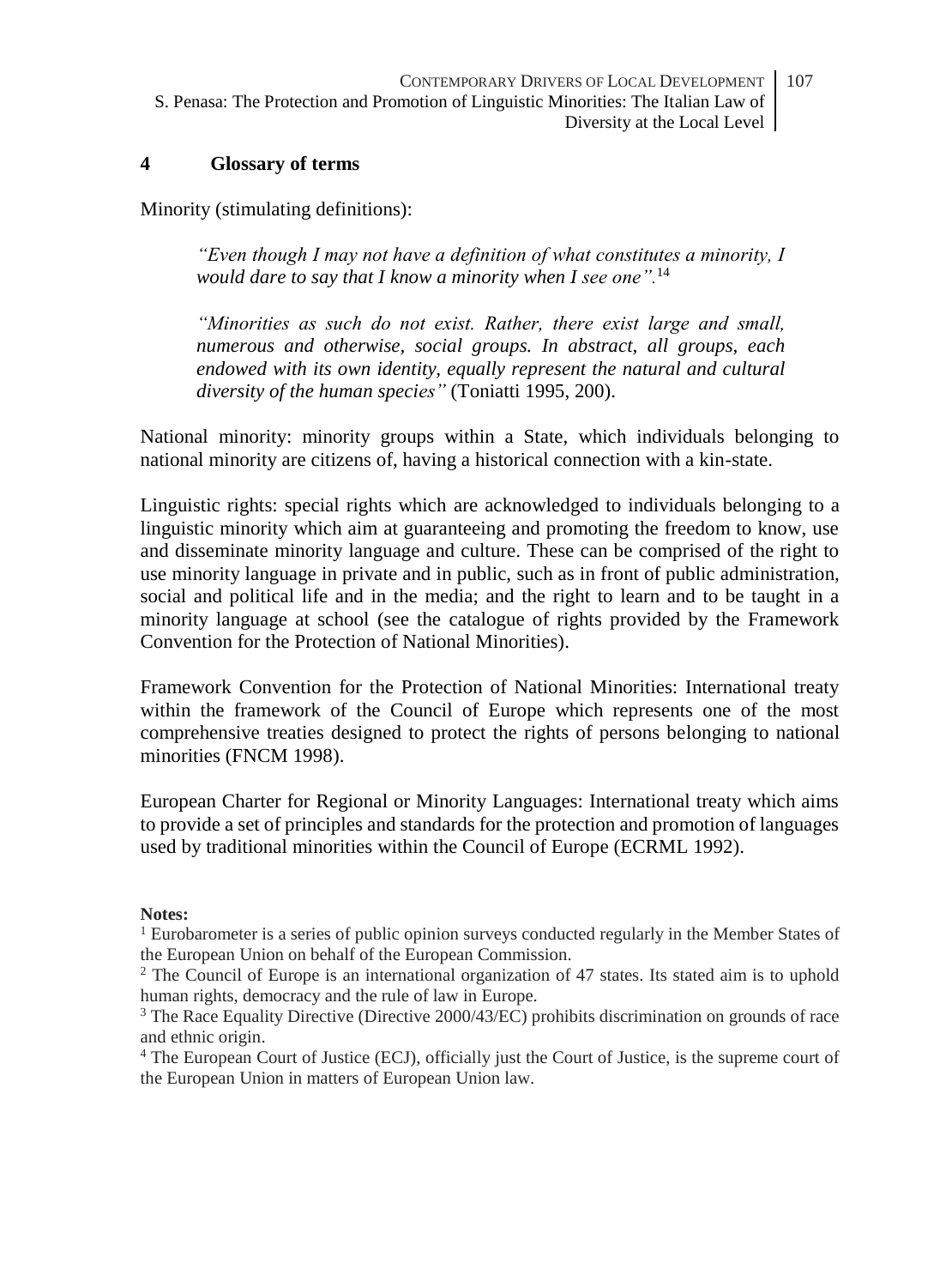<sup>5</sup> Art. 27; Available at:

https://www.ohchr.org/EN/Issues/Minorities/SRMinorities/Pages/standards.aspx (15 March, 2019).

<sup>6</sup> UN Human Rights Committee, for further information see:

https://www.ohchr.org/EN/HRBodies/CCPR/Pages/CCPRIndex.aspx (15 March, 2019).

<sup>7</sup> The rights of minorities, Art. 27.

- <sup>8</sup> Case law refers to a set of past rulings by a tribunal, if these rulings can be cited later as precedents.
- <sup>9</sup> See the classification of approaches of constitutional protection, as provided under "Conceptual framework and theories" at the beginning of this paper.

<sup>10</sup> Ladin is a Romance language consisting of a group of dialects, mainly spoken in Northern Italy.

<sup>11</sup> Cimbrian language: several local Upper-German language varieties, mainly spoken in northeastern Italy.

 $12$  The Mòcheno language is an Upper-German language variety, closely related to Bavarian, mainly spoken in north-eastern Italy.

<sup>13</sup> See in this paper under the heading "International declarations, legislation and treaties".

<sup>14</sup> Keynote address of Mr Max van der Stahl, CSCE High Commissioner on National Minorities at the CSCE Human Dimensions Seminar on "Case Studies on National Minority Issues: Positive Results", Warsaw, 24 May 1993.

### **References:**

- Capotorti, F. (1977) *Study on the Rights of Persons Belonging to Ethnic, Religious and Linguistic Minorities* (New York: United Nations).
- Council of Europe (1998) *Case of Sidiropoulos and Others v. Greece. ECtHR application no. 26695/95* (Strasbourg: Council of Europe)*,* available at: https://www.google.com/url?sa=t&rct=j&q=&esrc=s&source=web&cd=1&ved=2ahUKEwjS isaryu3gAhUIMuwKHQWwDNIQFjAAegQICRAC&url=http%3A%2F%2Fhudoc.echr.coe.i nt%2Fapp%2Fconversion%2Fpdf%2F%3Flibrary%3DECHR%26id%3D001- 58205%26filename%3D001-58205.pdf&usg=AOvVaw1y481m0lNrMye0kDyA8C2x (March

15, 2019).

- Council of Europe (2004) *Case of Gorzelik and Others v. Poland. Application no. 44158/98* (strasbourg: Council of Europe), available at: https://www.menschenrechte.ac.at/orig/04\_1/Gorzelik\_PL.pdf (March 15, 2019).
- Council of Europe (1992) *European Charter for Regional or Minority Languages (ECRML)* (Strasbourg: Council of Europe), available at: https://rm.coe.int/168007bf4b (March 15, 2019).
- Council of Europe (1995) *Framework Convention for the Protection of National Minorities (FNCM)* (Strasbourg: Council of Europe), available at: https://rm.coe.int/16800c10cf (March 15, 2019).
- Deerso, S. F. & Palermo F. (2013) Chapter 13: Minority Rights, In: Tushnet, M., Fleiner, T. & Saunders, C. (eds.) *Routledge Handbook of Constitutional Law* (London, New York: Routledge), 159–177.
- European Commission for Democracy through Law (Venice Commission*)* (2007) *Report on Non-Citizens and Minority Rights* (Strasbourg: Council of Europe), available at: https://www.venice.coe.int/webforms/documents/default.aspx?pdffile=CDL-AD(2007)001-e (March 15, 2019).
- European Court of Human Rights (1981) *Case of Young, James and Webster v. the United Kingdom. Application no. 7601/76, 7806/77* (Strasbourg: European Court of Human Rights), available at: